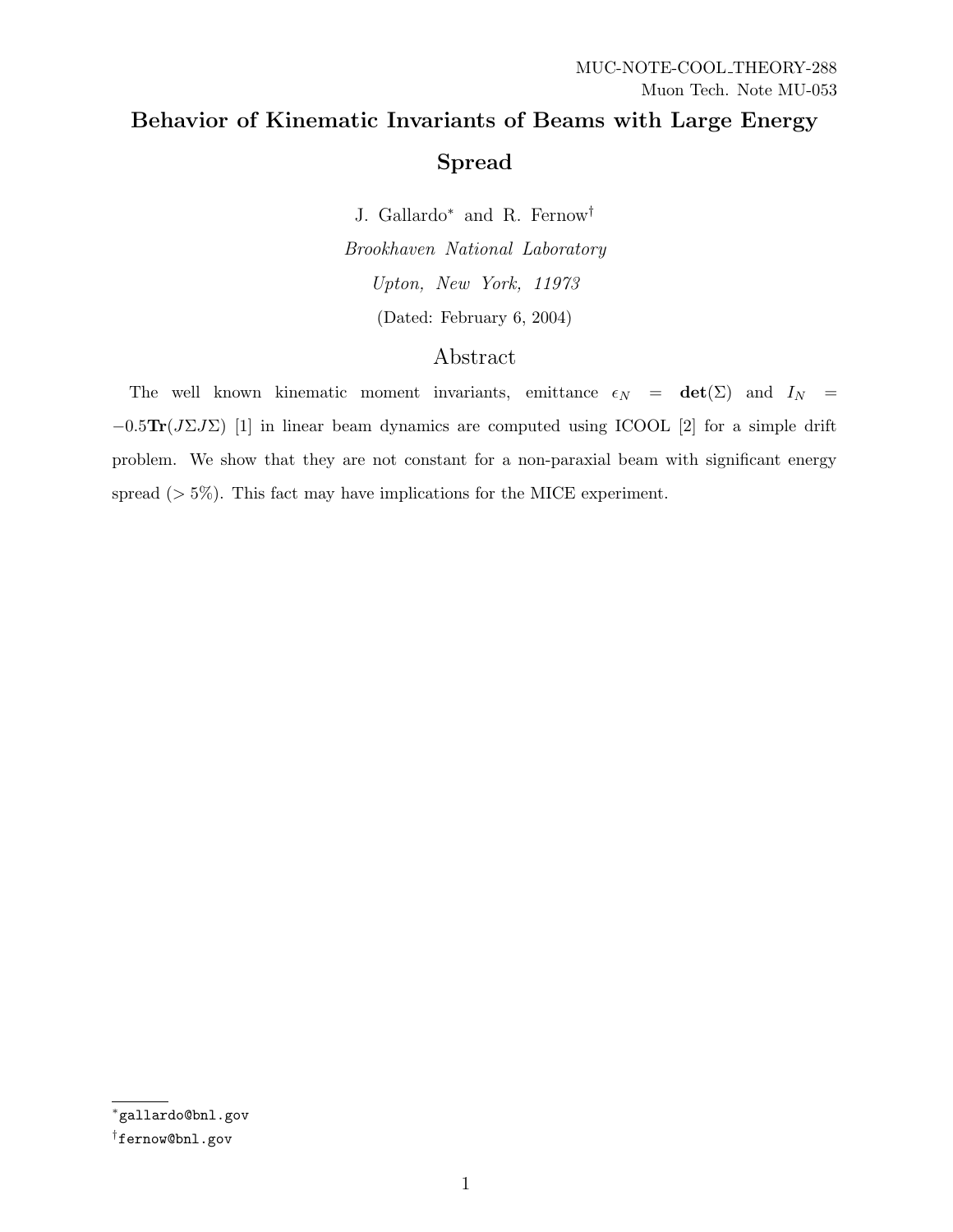#### I. INTRODUCTION: THE PROBLEM

All those running the code ICOOL have noticed peculiar behavior of the transverse emittance  $(\epsilon_T)$  in several problems. Most recently in a study of the MICE cooling channel, Bob Palmer pointed out that the emittance, in the region of no-absorbers, should have been constant; however, the ICOOL runs show a decrease between the first and second absorber and that the same behavior is shown in an identical channel without absorber and rf.



FIG. 1: MICE cooling channel. The transverse emittance does not remains constant in the region between the absorbers, as naively was expected. The superimposed curve depicts the emittance of the channel without material; both curves shows similar behavior. (color)

Afterward R. Fernow look at an even simpler problem: a plain DRIFT and to our surprise  $\epsilon_T, \epsilon_L, \epsilon_6$  changed although one expected that at least  $\epsilon_6$  should remain constant. To be precise, the emittance as calculated by **ECALC9** is not constant.

#### II. THEORY

It is well know that under linear symplectic (canonical, hamiltonian) transformations there are a number of kinematic moment invariants. In particular, of interest and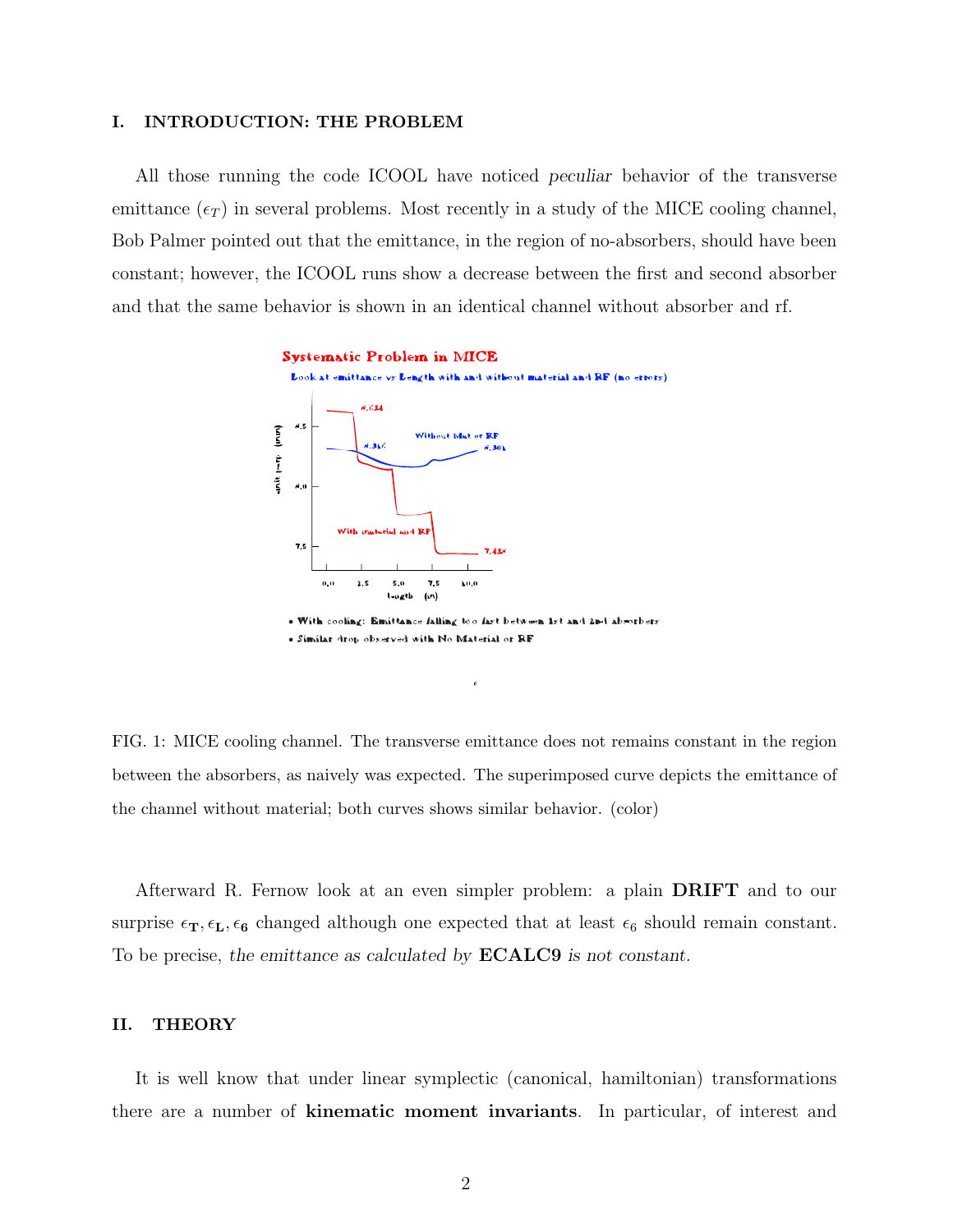

FIG. 2:  $\epsilon_T$  vs. z as calculated by ICOOL and reported by ECALC9 for a 10 m drift for a Gaussian beam. (color)

widely used, the quadratic invariants are:

$$
\epsilon_N = \det(\Sigma) \quad \text{the invariant 6D emittance and} \tag{1}
$$

$$
I_N = -0.5 \text{Tr}(J\Sigma J \Sigma) \tag{2}
$$

This second invariant is not used much in practice, although has been in the literature for many years [1], because it has not been possible to assign a geometric interpretation to it. We only notice that given a  $6 \times 6$  matrix  $\Sigma$  constructed with the second order moments of the beam distribution, we can obtain a number (a scalar) by taking the determinant or the trace of it.

In the equation above  $J$  is the unit symplectic matrix

$$
J = \begin{pmatrix} 0 & I \\ -I & 0 \end{pmatrix} \tag{3}
$$

where  $I$  is the unit matrix in 3D space. The calculation of  $I_N$  has been implemented in ecalc9f.for

### III. POSSIBLE SOLUTION

Subsequently, we learned of the paper: K. Floettmann [3], where in the abstract, the blasphemous statement is made: the *[transverse]* emittance of a beam is not necessarily constant in a drift space. The author argues that energy spread is responsible for this behavior. The proof given is not complicated but laborious.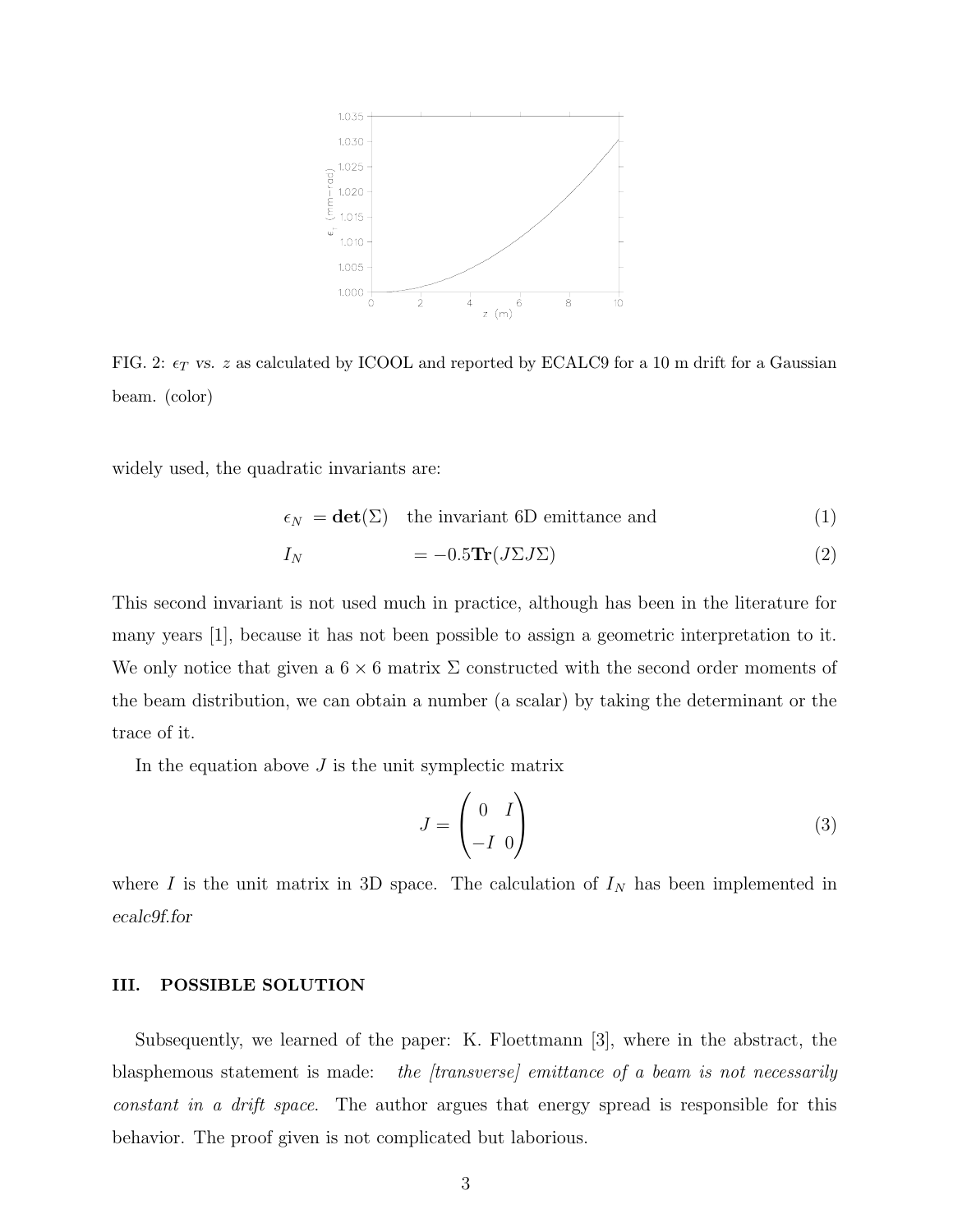The normalized emittance is:  $\epsilon_x^{norm} = \frac{1}{m_e}$  $\frac{1}{m_{oc}}\sqrt{^2-^2}$ . In a drift  $x(s)$  =  $x(0) + \frac{p_x}{n}$  $\frac{p_x}{p_s}s$  and  $p_x(s) = p_x(0)$ ; hence

$$
\frac{1}{N^2} \sum x(0) \frac{p_x}{p_s} \sum p_x^2 \text{ must be} = \frac{1}{N^2} \sum x(0) p_x \sum \frac{p_x}{p_s} p_x \tag{4}
$$

and

$$
\frac{1}{N^2} \sum \left(\frac{p_x}{p_s}\right)^2 \sum p_x^2 \text{ must be} = \frac{1}{N^2} \left(\sum \frac{p_x}{p_s} p_x\right)^2. \tag{5}
$$

which is true only if the energy spread is very small.

This we may accept because one argues that  $\epsilon_6$  is the real constant of motion and  $\epsilon_T$  may change as long as  $\epsilon_L$  changes too to keep  $\epsilon_6$  constant.

So let us see what ECALC9 is saying about  $\epsilon_6$  in the drift example:



FIG. 3:  $\epsilon_6$  vs. z as calculated by ICOOL and reported by ECALC9 for a 10 m drift for a Gaussian beam.(color)

As a function of the energy spread



FIG. 4:  $\epsilon_T$  and  $\epsilon_6$  vs. z as calculated by ICOOL and reported by ECALC9 for a 10 m drift for a Gaussian beam; the different lines refers to different energy spreads. (color)